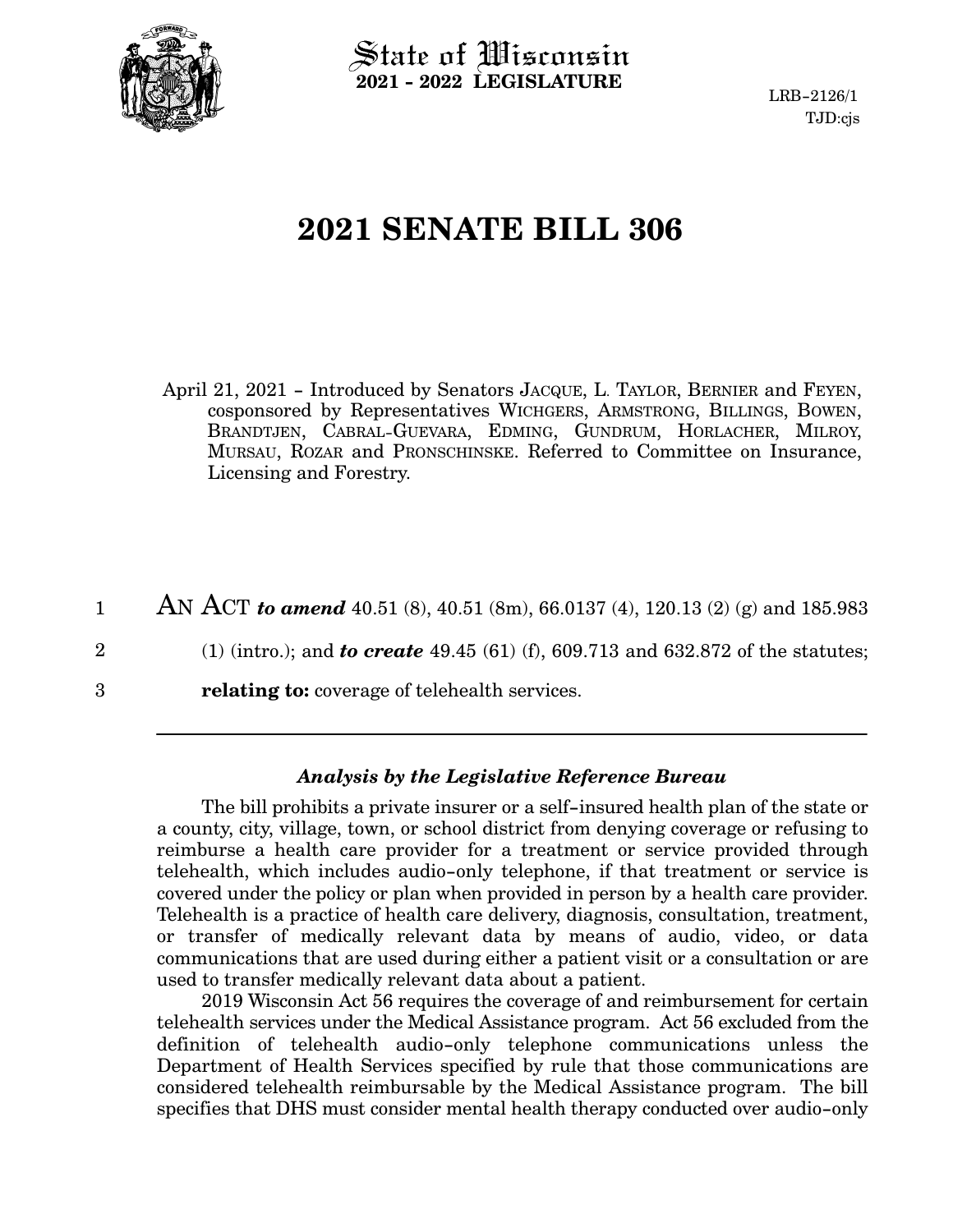## **SENATE BILL 306**

telephone communications as interactive telehealth that is eligible for coverage and reimbursement under the Medical Assistance program.

#### *The people of the state of Wisconsin, represented in senate and assembly, do enact as follows:*

| $\mathbf{1}$            | <b>SECTION 1.</b> 40.51 (8) of the statutes is amended to read:                                               |
|-------------------------|---------------------------------------------------------------------------------------------------------------|
| $\overline{2}$          | 40.51 (8) Every health care coverage plan offered by the state under sub. (6)                                 |
| $\boldsymbol{3}$        | shall comply with ss. 631.89, 631.90, 631.93 (2), 631.95, 632.72 (2), 632.729, 632.746                        |
| $\overline{\mathbf{4}}$ | $(1)$ to $(8)$ and $(10)$ , $632.747$ , $632.748$ , $632.798$ , $632.83$ , $632.835$ , $632.85$ , $632.853$ , |
| $\overline{5}$          | 632.855, 632.867, 632.87 (3) to (6), 632.872, 632.885, 632.89, 632.895 (5m) and (8) to                        |
| 6                       | $(17)$ , and 632.896.                                                                                         |
| 7                       | <b>SECTION 2.</b> 40.51 (8m) of the statutes is amended to read:                                              |
| 8                       | 40.51 (8m) Every health care coverage plan offered by the group insurance                                     |
| 9                       | board under sub. (7) shall comply with ss. 631.95, 632.729, 632.746 (1) to (8) and (10),                      |
| 10                      | 632.747, 632.748, 632.798, 632.83, 632.835, 632.85, 632.853, 632.855, 632.867,                                |
| 11                      | $632.872$ , 632.885, 632.89, and 632.895 (11) to (17).                                                        |
| 12                      | <b>SECTION 3.</b> 49.45 (61) (f) of the statutes is created to read:                                          |
| 13                      | $49.45(61)$ (f) Notwithstanding par. (a) 4., the department shall consider mental                             |
| 14                      | health therapy conducted over audio-only telephone as interactive telehealth that                             |
| 15                      | is eligible for coverage and reimbursement under the Medical Assistance program.                              |
| 16                      | <b>SECTION 4.</b> 66.0137 (4) of the statutes is amended to read:                                             |
| 17                      | 66.0137 (4) SELF-INSURED HEALTH PLANS. If a city, including a 1st class city, or                              |
| 18                      | a village provides health care benefits under its home rule power, or if a town                               |
| 19                      | provides health care benefits, to its officers and employees on a self-insured basis,                         |
| $20\,$                  | the self-insured plan shall comply with ss. 49.493 (3) (d), 631.89, 631.90, 631.93 (2),                       |
| 21                      | 632.729, 632.746 (10) (a) 2. and (b) 2., 632.747 (3), 632.798, 632.85, 632.853, 632.855,                      |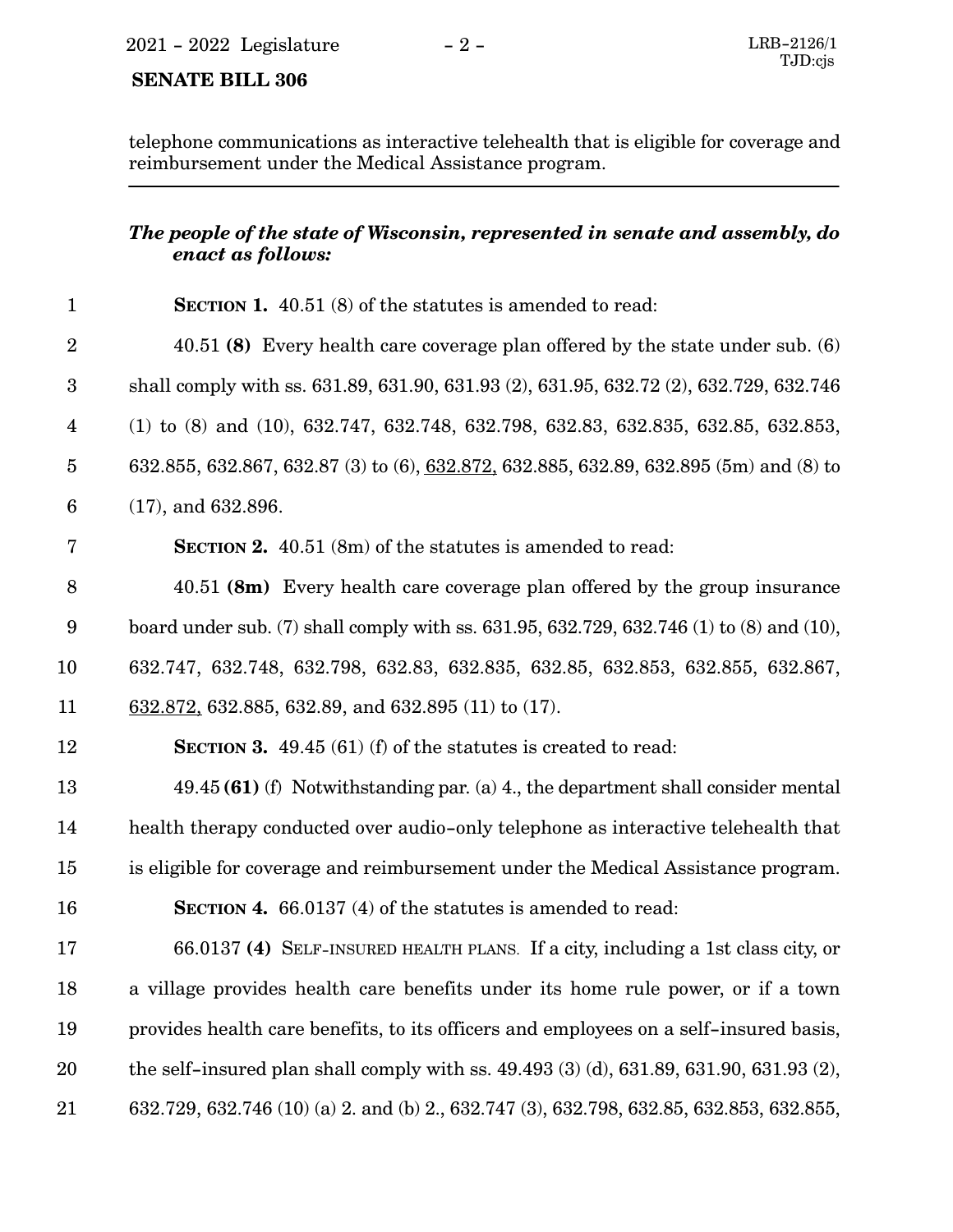$2021 - 2022$  Legislature  $-3 -$ 

# **SENATE BILL 306** SECTION 4

632.867, 632.87 (4) to (6), 632.872, 632.885, 632.89, 632.895 (9) to (17), 632.896, and 767.513 (4). 1 2

**SECTION 5.** 120.13 (2) (g) of the statutes is amended to read: 120.13 **(2)** (g) Every self-insured plan under par. (b) shall comply with ss. 49.493 (3) (d), 631.89, 631.90, 631.93 (2), 632.729, 632.746 (10) (a) 2. and (b) 2., 632.747 (3), 632.798, 632.85, 632.853, 632.855, 632.867, 632.87 (4) to (6), 632.872, 632.885, 632.89, 632.895 (9) to (17), 632.896, and 767.513 (4). **SECTION 6.** 185.983 (1) (intro.) of the statutes is amended to read: 185.983 **(1)** (intro.) Every voluntary nonprofit health care plan operated by a cooperative association organized under s. 185.981 shall be exempt from chs. 600 to 646, with the exception of ss. 601.04, 601.13, 601.31, 601.41, 601.42, 601.43, 601.44, 601.45, 611.26, 611.67, 619.04, 623.11, 623.12, 628.34 (10), 631.17, 631.89, 631.93, 631.95, 632.72 (2), 632.729, 632.745 to 632.749, 632.775, 632.79, 632.795, 632.798, 632.85, 632.853, 632.855, 632.867, 632.87 (2) to (6), 632.872, 632.885, 632.89, 632.895 (5) and (8) to (17), 632.896, and 632.897 (10) and chs. 609, 620, 630, 635, 645, and 646, but the sponsoring association shall: **SECTION 7.** 609.713 of the statutes is created to read: **609.713 Telehealth services.** Limited service health organizations, preferred provider plans, and defined network plans are subject to s. 632.872. **SECTION 8.** 632.872 of the statutes is created to read: **632.872 Telehealth services. (1)** DEFINITIONS. In this section: (a) "Self-insured health plan" has the meaning given in s.  $632.85$  (1) (c). (b) "Telehealth" means a practice of health care delivery, diagnosis, consultation, treatment, or transfer of medically relevant data by means of audio, 3 4 5 6 7 8 9 10 11 12 13 14 15 16 17 18 19 20 21 22 23 24